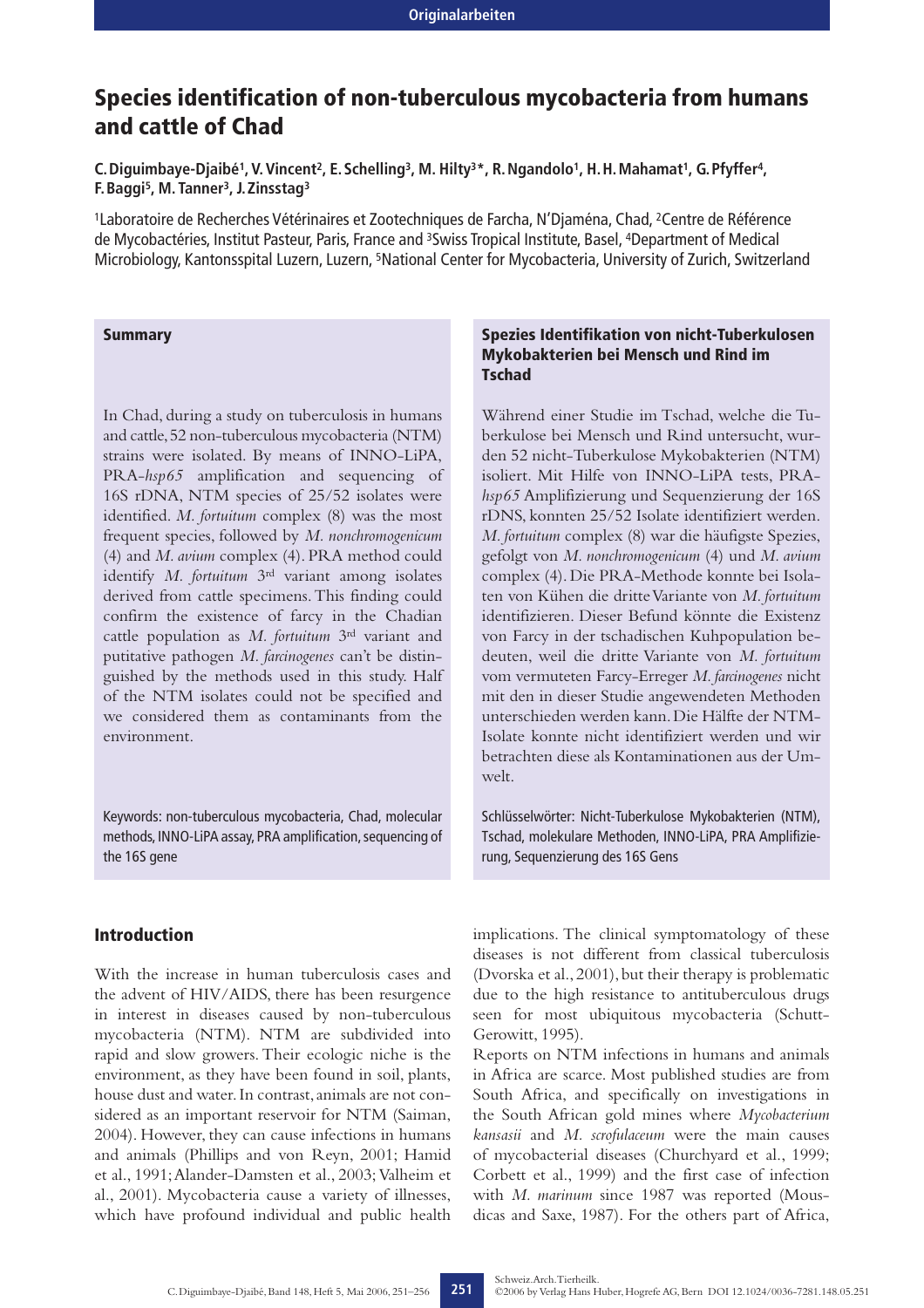information can be found in studies on AIDS patients. In Burkina Faso, Ledru et al. (1996) found that 6.5% of mycobacterial isolations from AIDS patients were NTM without further specification, and in Nigeria, Idigbe et al. (1994) identified 20% *M. avium* and 10% *M. kansasii* among their isolates. In livestock, the serological investigation detected antibodies to *M. paratuberculosis* in camels and goats in Kenya (Paling et al., 1988). *M. farcinogenes* was described as main causal agent of bovine farcy in Sudan (Hamid et al., 2002).

In Chad, during a study of two years on tuberculosis in humans and animals,numerous *Mycobacterium tuberculosis* complex (MTC) and NTM isolates were obtained.The purpose of the present article is to report the different NTM species found among mycobacterial strains from Chad.

#### **Materials and Methods**

#### **Isolates and study sites**

- 1) Specimens collected in 5 Chadian health centres (sputum and urine) and in one slaughterhouse (tubercles from lymph nodes, lung, spleen, liver and pleural cavity of condemned cattle's carcass) in N'Djaména, were subjected to decontamination and cultivation. Obtained mycobacterial isolates were identified by biochemical testing (Kent and Kubica, 1985). On the basis of biochemical tests results, the isolates were categorised in *M. tuberculosis* complex (MTC) and non-tuberculous mycobacteria (NTM). These preliminary studies were performed at the "Laboratoire de Recherches Vétérinaires et Zootechniques de Farcha (LRVZ/F)" in Chad.
- 2) Thirty six NTM had been sent to the Institut Pasteur (IP) in Paris for identification NTM species by molecular method.
- 3) Sixteen NTM strains were characterized at the National Centre of Mycobacteria (NCM) Zurich.

#### **Molecular methods**

- 1) The INNO-LiPA assay was carried out according to manufacturer's instructions and using the reagents provided with the LiPA kit (Versant® INNO-LiPA HCV II).The protocol consisted of PCR amplification, hybridization of the PCR products to the strips, detection and interpretation of the results (Suffys et al., 2001)
- 2) PRA amplification was performed according to the procedure described by Telenti et al. (1993). This method amplified a 439-bp fragment of the *hsp65* gene.

3) Real-time PCR DNA extraction and subsequently amplification and identification were carried out according to the procedure described by Kraus et al.(2001).This method allowed the classification of NTM and MTC strains which were all previously categorised as MTC by biochemistry.

4) Sequencing of the 16S gene

The obtained PCR products were used to perform the sequencing of the 16S gene.The sequence processing was done with computer software from ABI PRISM™ 310 (Applied Biosystems). Alignments of mycobacterial 16S rDNA sequences were done with the Model 310 (version 3.4.1.) alignment tool. All probe sequences were subsequently matched with sequences in the GenBank by using BLAST (www.ncbi.nlm.nih.gov/blast/Blast.cgi) to detect sequence similarity.A similarity of 98 to 99% suggests that the obtained sequence likely derives from this species (Turenne et al., 2001). The search was performed at the National Centre of Mycobacteria in Zurich.

## **Results**

At the LRVZ of N'Djaména, biochemical testing revealed a total of 52 NTM isolates, which were further characterized by three different molecular methods (INNO-LiPA,PRA-*hsp65* and 16S (rDNA). We analyzed 36 isolates by INNO-LiPA and PRA*hsp65* at the NTM and 16 isolates by only sequencing of the 16S (rDNA) at the NCM. 25 of 52 isolates resulted in the identification of NTM isolates by at least one of these tools (Tab. 1).

*M. fortuitum* complex was identified for eight isolates from seven cattle and one human origins and was found the most. Six of them were classified as *M. fortuitum* supsp. perigrum (with INNO-LiPA) of which three were further characterized as *M. fortuitum* 3rd variant by PRA-*hsp65*. *Mycobacterium avium* complex was found for four isolates of which one and one of human (626 UR) and cattle origin (502 GG; Tab. 1) respectively, were classified as *M. intracellulare*. We received also four *M.nonchromogenicum* of cattle origin of which two and two were classified as subsp. mucogenicum and type I, respectively.The three remaining isolates of cattle origin were identified as *Mycobacterium* IWGMT.90093, *M. smiae* and *M. Szulgai/ trivialé/brumae*. Further human isolates were *M. mariokaense* (two), *M. celatum* (one), *M. chelonae, Mycobacterium* sp.N120 and also *M. smiae* (one) (Tab. 1).

#### **Discussion and conclusion**

*M. fortuitum* complex was the most frequent NTM species (8/25) in this study and among them, 3 isolates from cattle were identified as the 3rd variant by PRA.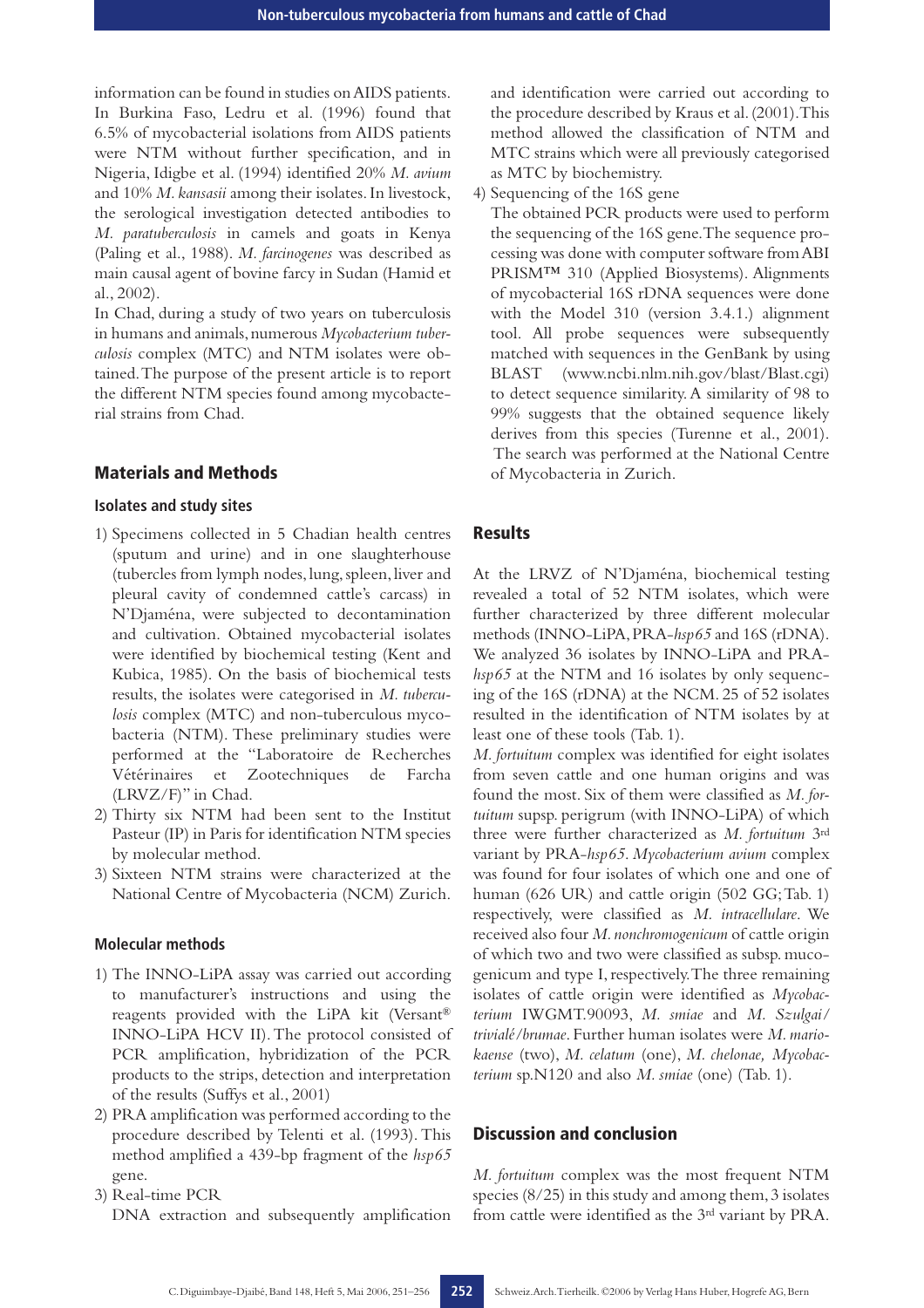| N° of strain | Origin of<br>specimen | <b>INNO-LiPA</b>                               | PRA-hsp65                                 | 16S rDNA<br>(% identity)                       |
|--------------|-----------------------|------------------------------------------------|-------------------------------------------|------------------------------------------------|
| 407CR/G      | human                 | M. fortuitum subsp. peregrinum                 | M. peregrinum/M. porcinum                 | N/D                                            |
| 219GG        | Cattle (Mbororo)      | M. fortuitum subsp. peregrinum                 | M. fortuitum subsp. peregrinum            | N/D                                            |
| 446GG        | Cattle (Mbororo)      | M. fortuitum subsp. peregrinum                 | M. fortuitum                              | N/D                                            |
| 455GG        | Cattle (Mbororo)      | M. fortuitum subsp. peregrinum                 | M. fortuitum 3rd variant                  | N/D                                            |
| 454GG        | Cattle (Arabe)        | M. fortuitum subsp. peregrinum                 | M. fortuitum 3rd variant                  | N/D                                            |
| 548PM        | Cattle (Arabe)        | M. fortuitum subsp. peregrinum                 | M. fortuitum 3rd variant                  | N/D                                            |
| 483PM/P      | Cattle (Arabe)        | $N\hspace{-0.1cm}\mathbin{/}\hspace{-0.07cm}D$ | $N\!/\!D$                                 | M. fortuitum (99 %)                            |
| 490GG/P      | Cattle (Arabe)        | $N\hspace{-0.1cm}\mathbin{/}\hspace{-0.07cm}D$ | N/D                                       | M. fortuitum (99 %)                            |
| 582PM        | Cattle (Arabe)        | NI                                             | M. nonchromogenicum subsp.<br>mucogenicum | N/D                                            |
| 441PM        | Cattle (Mbororo)      | <b>NI</b>                                      | M. nonchromogenicum subsp.<br>mucogenicum | N/D                                            |
| 464FOIE      | Cattle (Arabe)        | <b>NI</b>                                      | M. nonchromgenicum type I                 | N/D                                            |
| 522PM        | Cattle (Mbororo)      | <b>NI</b>                                      | M. nonchromogenicum type I                | $N\hspace{-0.1cm}\mathbin{/}\hspace{-0.07cm}D$ |
| 663PM        | Cattle (Mbororo)      | M. avium complex                               | M. intracellulare/MAI/scrofulaceum        | N/D                                            |
| 502GG        | Cattle (Arabe)        | M. avium complex                               | M. intracellulare                         | N/D                                            |
| 444GG        | Cattle (Arabe)        | M. avium complex                               |                                           | N/D                                            |
| 626UR        | human                 | M. intracellulare                              | M. intracell/MAI/scrofulaceum             | N/D                                            |
| 661GG/G      | Cattle (Arabe)        | $N\hspace{-0.1cm}\mathbin{/}\hspace{-0.07cm}D$ | N/D                                       | M. simiae (99%)                                |
| 277CR/G      | human                 | N/D                                            | N/D                                       | M. simiae (100%)                               |
| 280CR/P      | human                 | $N\!/\!D$                                      | $N\!/\!D$                                 | M. moriokaense (99%)                           |
| 381UR/P      | human                 | $N\hspace{-0.1cm}\mathbin{/}\hspace{-0.07cm}D$ | N/D                                       | M. moriokaense (98%)                           |
| 637GG/G      | Cattle (Arabe)        | N/D                                            | N/D                                       | Mycobacterium<br>IWGMT.90093 (99%)             |
| 269CR/P      | human                 | N/D                                            | N/D                                       | M. celatum (98%)                               |
| 430CR/G      | human                 | N/D                                            | N/D                                       | M. chelonae (99%)                              |
| 685CR/P      | human                 | $N\!/\!D$                                      | $N\!/\!D$                                 | Mycobacterium<br>sp.N120 (98%)                 |
| 559PM        | Cattle (Arabe)        | NI                                             | Szulgai/trivialé/brumae                   | N/D                                            |

*Table 1: Results of NTM species identification of human and cattle origin from Chad with the three methods INNO-LiPA, PRA-hsp65 and16S (rRNA) sequencing. NI: not identified. N/D: not done.*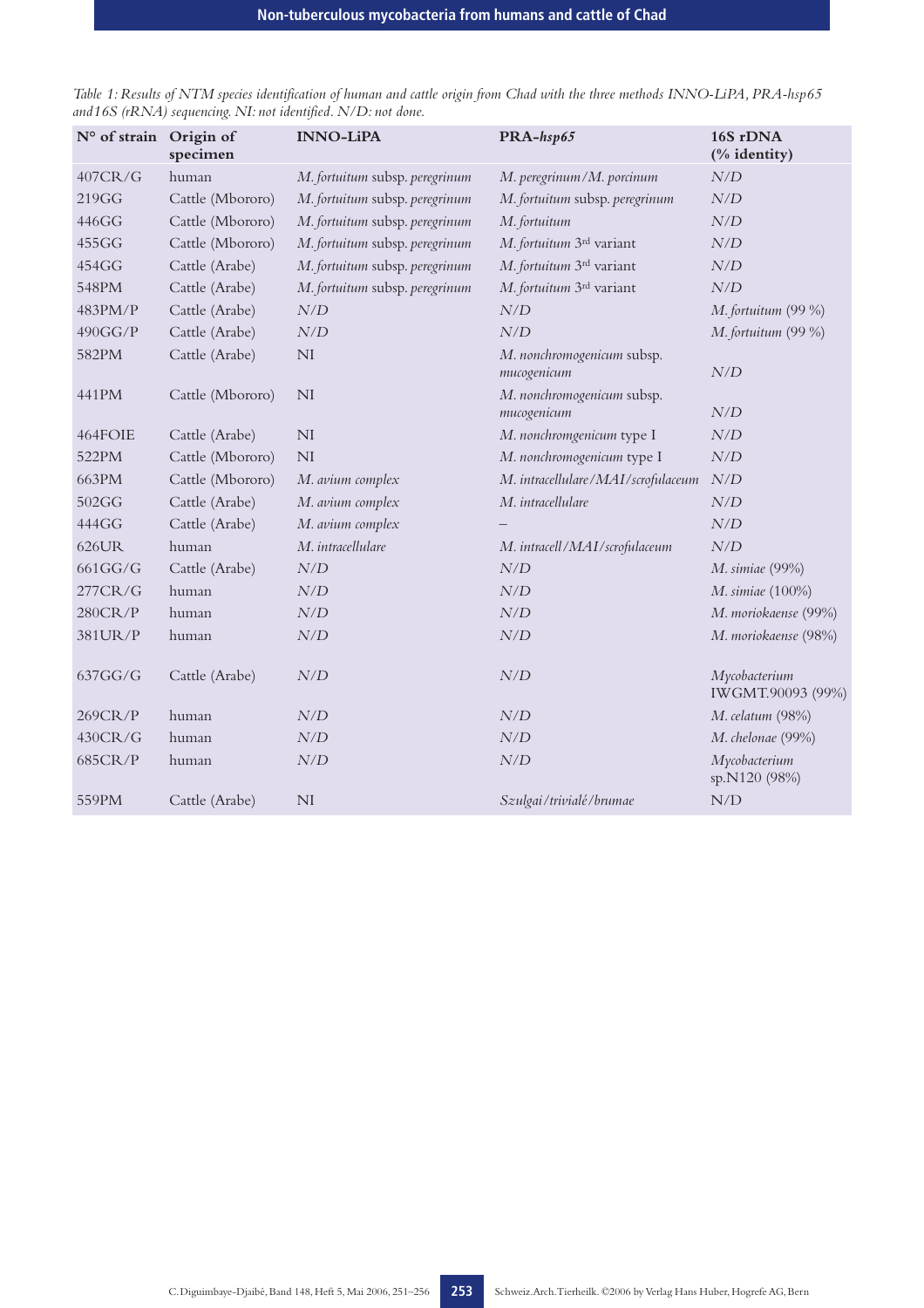Two studies have demonstrated the exact identity of 16S rDNA of *M. senegalense, M. farcinogenes* and *M. fortuitum* 3rd variant (Kirschner et al., 1992; Turenne et al., 2001). This finding is interesting because it confirms the existence of bovine farcy in the Chadian cattle population which has not been done since 1963 (Perpézat et al., 1963). However, we can't draw any conclusion if the responsible pathogen for farcy is *M. farcinogenes* (like in Sudan) or *M. senegalense* (like a case found in Chad), because of the lack of discrimination of the methods used (Hamid et al., 2002).

Only four isolates were identified as *M. avium* complex and none was *M.kansasii*,while usually these two mycobacteria are the most common NTM in clinical specimens and biopsies (Shih et al., 1997; Marras and Daley, 2002; Thorel, 1980; Pate et al., 2004). Concerning the remaining mycobacteria found in our study, they are rarely isolated but most of them were described as potential pathogens. *Mycobacterium simiae* is commonly found in the environment and was rarely associated with human disease. However, some cases of disease caused by *M.simiae* in AIDS and non-AIDS patients have been reported (Vandercam et al., 1996; Huminer et al., 1993; Bell et al., 1983; Lavy and Yoshpe-Purer, 1982). *M. celatum* was described as cause of fatal pulmonary infection in an old woman (Bux-Gewehr et al., 1998) and of disseminated infection in domestic ferret (Valheim et al., 2001). *M. chelonae* was frequently isolated from patients with cystic fibrosis (Hjelt et al., 1994; Tomashefski et al., 1996;

### **Identification d'espèces de mycobactéries non tuberculeuses chez l'homme et le bétail au Tchad**

Au Tchad, lors d'une étude de la tuberculose humaine et animale, 52 souches de mycobactéries non tuberculeuses (MNT) ont été isolées.La caractérisation génétique des isolats a été réalisée au moyen des tests INNO-LIPA, PRA-hsp65 et le séquençage du 16 rDNA. 25/52 isolats ont pu être identifié. *M. fortuitum* le complexe (8) était l'espèce la plus fréquente, suivie par *M. nonchromogenicum* (4) et *M.avium* le complexe (4).La méthode PRA a pu spécifier *M.fortuitum* variante 3 chez le bétail.Cette découverte peut apporter une preuve supplémentaire sur l'existence du farcin dans le cheptel tchadien, sachant que *M. fortuitum* variante 3 et *M.farcinogenes* ne peuvent pas être distingués par les méthodes utilisées dans cette étude. L'autre moitié des MNT n'ont pas pu être spécifié et nous les avons considéré comme étant des polluants environnementaux.

Fauroux et al., 1997). *M. terrae* complex is composed of *M. nonchromogenicum, M. terrae* and *M. triviale*.They are uncommon colonizers of human epithelia and generally regarded as non-pathogenic (Lee et al., 2004). However, *M. nonchromogenicum* may occasionally cause human disease such as pulmonary infection and tenosynovitis (Peters and Morice, 1991).

We obtained many NTM usually found in the environment by sequencing because this method is not focused on pathogen NTM strains. However, we have not confirmed our sequencing results by another molecular method as suggested (Hafner et al. 2004). Generally, NTM isolates should be further characterised because NTM infections can cause disease and first line antituberculosis drug treatment may be not efficacious. In another hand, it will be interesting for veterinarians to know about the importance of NTM in cattle, particularly in interpretation of tuberculin test.

#### **Acknowledgements**

We thank the technicians of the "Centre de Reference des Mycobactéries" of Institut Pasteur, the National Center for Mycobacteria, the Swiss Tropical Institute, and the "Laboratoire de Recherches Vétérinaires et Zootechniques de Farcha" who have contributed to the project. The Swiss National Science Foundation is acknowledged for financial support.

# **Identificazione nell'uomo e nel manzo di specie di micobatteri non tubercolari nel Ciad**

Durante uno studio in Ciad dove veniva studiata la tubercolosi nell'uomo e nel manzo sono stati isolati 85 micobatteri non tubercolari (NTM).Con l'aiuto del test INNO-LiPA, PRA-hsp65 amplificazione e sequenziamento del 16S r ADN, sono stati identificati 25/52 isolati. La specie più frequente era il complesso *M. fortuitum* (8) seguito da *M. nonchromogenicum* (4) e dal complesso *M. avium* (4).Il metodo PRA ha identificato la terza variante di *M. fortuitum* in isolati nelle mucche. Questo risultato potrebbe significare l'esistenza del farcino bovino nella popolazione di mucche del Ciad poiché la terza variante di *M. fortuitum* non può essere differenziata con i metodi utilizzati in questo studio dal probabile agente patogeno *M. farcinogenes.* Non è stato possibile identificare la metà degli isolati NTM e consideriamo questo come una contaminazione dall'ambiente.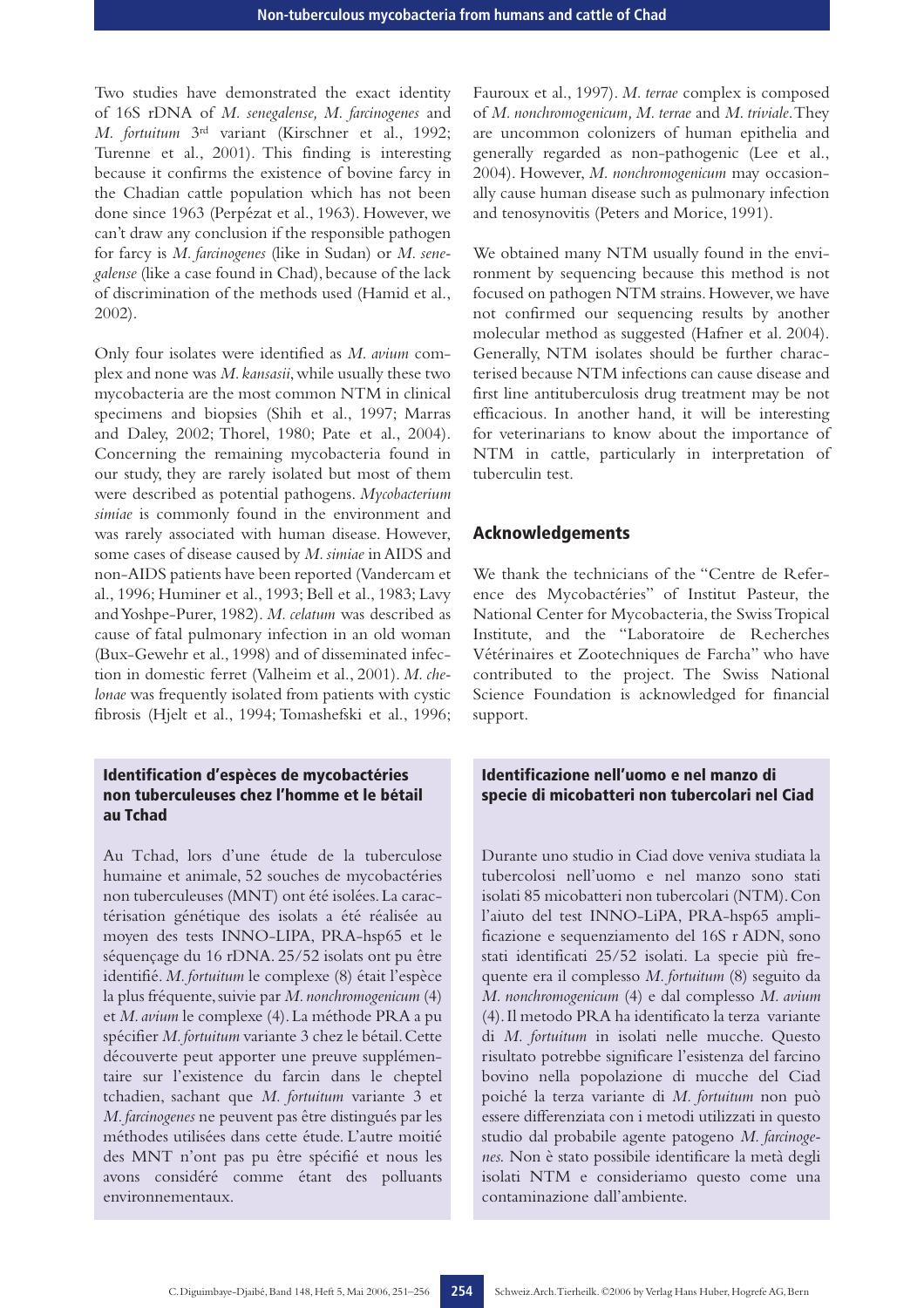## **References**

*Alander-Damsten Y.K., Brander E.E., Paulin L.G.:* Panniculitis, due to *Mycobacterium smegmatis,* in two Finnish cats. J. Feline. Med. Surg. 2003, 5: 19–26.

Bell R. C., Higuchi J. H., Donovan W. N., Krasnow I. and Johan*son W. G. Jr.:* Mycobacterium simiae. Clinical features and follow-up of twenty-four patients. Am. Rev. Respir. Dis. 1983, 127: 35–38.

*Bux-Gewehr, I., Hagen H. P. , Rusch-Gerdes S. and Feurle G. E.:* Fatal pulmonary infection with *Mycobacterium celatum* in an apparently immunocompetent patient. J. Clin. Microbiol. 1998, 36: 587–588.

*Churchyard G. J., Kleinschmidt I. , Corbett E. L., Mulder D. and De Cock K.M.:* Mycobacterial disease in South African gold miners in the era of HIV infection.Int.J.Tuberc.Lung Dis. 1999, 3: 791–798.

*Corbett E. L., Blumberg L. , Churchyard G. J., Moloi N., Mallory K.,Clayton T.,Williams B.G.,Chaisson R.E.,Hayes R.J. and De Cock K.M.:* Nontuberculous mycobacteria:defining disease in a prospective cohort of South African miners. Am. J. Respir. Crit. Care Med. 1999, 160: 15–21.

*Dvorska L., Bartos M., Martin C., Erler W. and Pavlik I.:* Strategies for differentiation, identification and typing of medically important species of Mycobacteria by molecular methods.Vet. Med.-Czech. 2001, 46: 309–328.

*Fauroux B., Delaisi B., Clement A., Saizou C., Moissenet D., Truffot-Pernot C., Tournier G. and Vu T.H.:* Mycobacterial lung disease in cystic fibrosis: a prospective study. Pediatr. Infect. Dis. J. 1997, 16: 354–358.

*Hafner B., Haag H., Geiss H.K. and Nolte O.:* Different molecular methods for the identification of rarely isolated non-tuberculous mycobacteria and description of new hsp65 restriction fragment length polymorphism patterns. Mol. Cell Probes 2004, 18:59–65.

*Hamid M. E., Mohamed G.E.,Abu-Samra M.T, el Sanousi S. M. and M.E.Barri:* Bovine farcy: a clinico-pathological study of the disease and its aetiological agent. J. Comp. Pathol. 1991, 105: 287–301.

*Hamid M. E., Roth A., Landt O., Kroppenstedt R.M., Goodfellow M.and Mauch H.:* Differentiation between *Mycobacterium farcinogenes* and *Mycobacterium senegalense* strains based on 16S–23S ribosomal DNA internal transcribed spacer sequences. J. Clin. Microbiol. 2002, 40: 707–711.

*Hjelt K.,Hojlyng N.,Howitz P,Illum N.,Munk E.,Valerius N. H., Fursted K., Hansen K.N., Heltberg I. and Koch C.:* The role of Mycobacteria Other Than Tuberculosis (MOTT) in patients with cystic fibrosis. Scand. J. Infect. Dis. 1994, 26: 569–576.

*Huminer D.,Dux S.,Samra Z.,Kaufman L.,Lavy A.,Block C. S. and Pitlik S.D.: Mycobacterium simiae* infection in Israeli patients with AIDS. Clin. Infect. Dis. 1993, 17: 508–509.

*Idigbe E. O., Nasidi A.,Anyiwo C. E., Onubogu C. ,Alabi S., Okoye R., Ugwu O. and John E.K.:* Prevalence of human immunodeficiency virus (HIV) antibodies in tuberculosis patients in Lagos, Nigeria. J. Trop. Med. Hyg. 1994, 97: 91–97.

*Kent P.T.and Kubica G.P.:* Public health mycobacteriologya guide for the level III laboratory. U.S. Departement of health and human Services publication,Atlanta, Ga. 1985.

*Kirschner P., Kiekenbeck M., Meissner D.,Wolters J. and Bottger E.C.:* Genetic heterogeneity within *Mycobacterium fortuitum* complex species: genotypic criteria for identification. J. Clin. Microbiol. 1992, 30: 2772–2775.

*Kraus G., Cleary A., Miller N., Seivright R., Young A.K., Spruill G.and Hnatyszyn H.J.:* Rapid and specific detection of the *Mycobacterium tuberculosis* complex using fluorogenic probes and real-time PCR. Mol. Cell. Probes 2001, 15: 375–383.

*Lavy A. and Yoshpe-Purer Y.:* Isolation of *Mycobacterium simiae* from clinical specimens in Israel.Tubercle. 1982, 63: 279–285.

*Ledru S.,Cauchoix B.,Yameogo M.,Zoubga A.,Lamande-Chiron J., Portaels F. and Chiron J. P.:* Impact of short-course therapy on tuberculosis drug resistance in South-West Burkina Faso. Tuber. Lung Dis. 1996, 77: 429–436.

*Lee C.K., Gi H.M., Cho Y., Kim Y.K., Lee K.N., Song K. J., Song J. W., Park K.S., Park E.M., Lee H. and Bai G.H.:* The genomic heterogeneity among *Mycobacterium terrae* complex displayed by sequencing of 16S rRNA and hsp 65 genes. Microbiol. Immunol. 2004, 48: 83–90.

*Marras T. K. and Daley C. L.:* Epidemiology of human pulmonary infection with nontuberculous mycobacteria.Clin. Chest Med. 2002, 23: 553–567.

*Mousdicas N. and Saxe N.:* Fish-tank granuloma. The first reported case in South Africa. S. Afr. Med. J. 1987, 71: 321–322.

*Paling R. W., Waghela S., Macowan K. J. and Heath B. R.:* The occurrence of infectious diseases in mixed farming of domesticated wild herbivores and livestock in Kenya. II. Bacterial diseases. J.Wildl. Dis. 1988, 24: 308–316.

Pate M., Zdovc I., Pirs T., Krt B. and Ocepek M.: Isolation and characterization of *Mycobacterium avium* and *Rhodococcus equi* from granulomatous lesions of swine lymph nodes in Slovenia.Acta Vet. Hung. 2004, 52: 143–150.

*Perpézat A., Mariat F and Thomé M.:* Importance du farcin chez le Zébu du Tchad. Bull. Soc. Path. Exot. 1963, 56: 375–383.

*Peters E. J. and Morice R.:* Miliary pulmonary infection caused by *Mycobacterium terrae* in an autologous bone marrow transplant patient. Chest 1991, 100: 1449–1450.

*Phillips M.S.and von Reyn C.F.:* Nosocomial infections due to nontuberculous mycobacteria. Clin. Infect. Dis. 2001, 33: 1363–1374.

*Saiman L.:* The mycobacteriology of non-tuberculous mycobacteria. Paediatr. Respir. Rev. 2004, 5 Suppl. A: S221–S223.

*Schutt-Gerowitt H.:* On the development of mycobacterial infections. I. A review concerning the common situation. Zentralbl.Bakteriol. 1995, 283: 5–13.